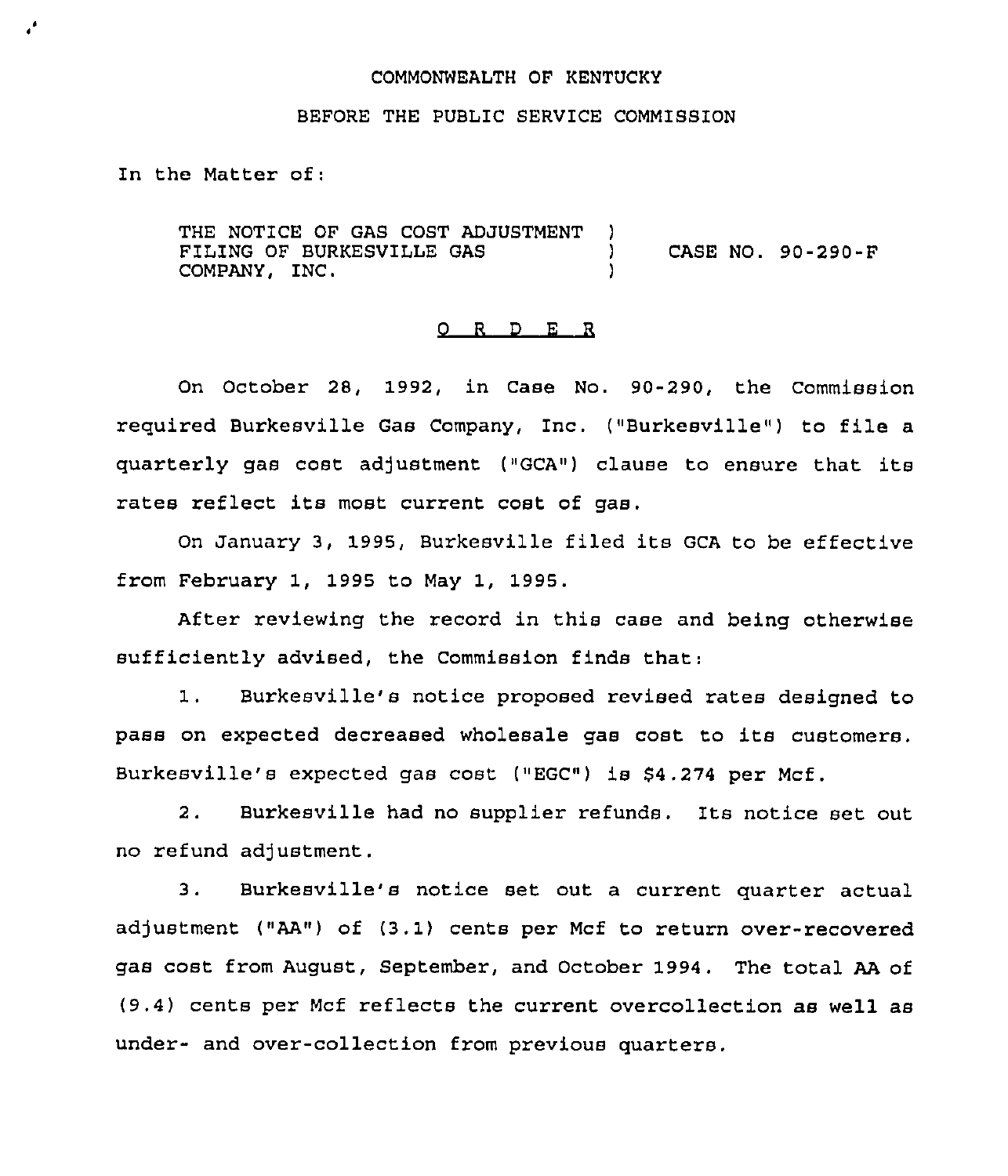4. These adjustments produce a gas cost recovery rate of \$4.180 per Mcf, <sup>5</sup> cents less than the prior rate.

5. The rate adjustment in the Appendix to this Order is fair, just, and reasonable, in the public interest, and should be effective for service rendered on and after February 1, 1995.

IT IS THEREFORE ORDERED that:

1. The rates in the Appendix to this Order are fair, )ust, and reasonable and are effective for service rendered on and after February 1, 1995.

2. Within 30 days of the date of this Order, Burkesville shall file with this Commission its revised tariffs setting out the rates authorized herein.

Done at Frankfort, Kentucky, this 1st day of February,1995.

PUBLIC SERVICE COMMISSION

 $C_{\text{bairman}}$ 

سله Chairm'h

ATTEST:

Don Mill Executive Direc